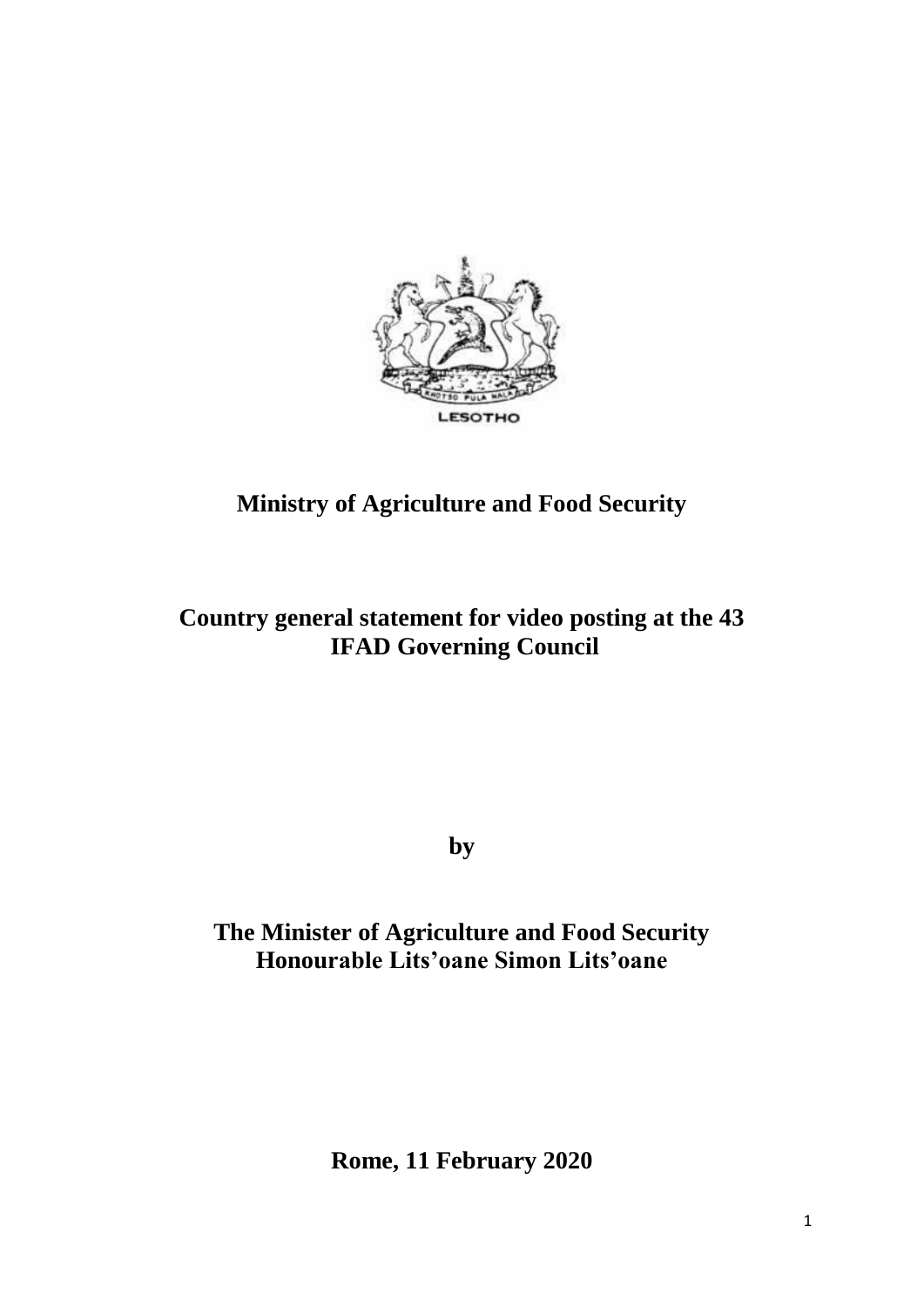#### **Honourable Governors,**

### **His Excellency the President of IFAD,**

### **Distinguished Delegates and the entire global farming community**

On behalf of the Kingdom of Lesotho and on my behalf as the Minister of Agriculture and Food Security, I should highlight we are honoured to be taking part at this 43rd Governing Council. The current year's theme, '**investment in sustainable food systems to end hunger by 2030**' responds directly to our national priority of working towards the eradication of poverty and food insecurity caused by climate change that is characterized by prolonged droughts and erratic rainfall. Food systems are indeed primarily responsible for feeding people well by increasing availability, affordability and consumption of diverse, safe, culturally appropriate, nutritious foods and diets without harming the environment.

Lesotho relies on rain fed agriculture and in recent times, extreme weather conditions – late rains and damaging flooding negatively impact lives of the people. There is an acute awareness among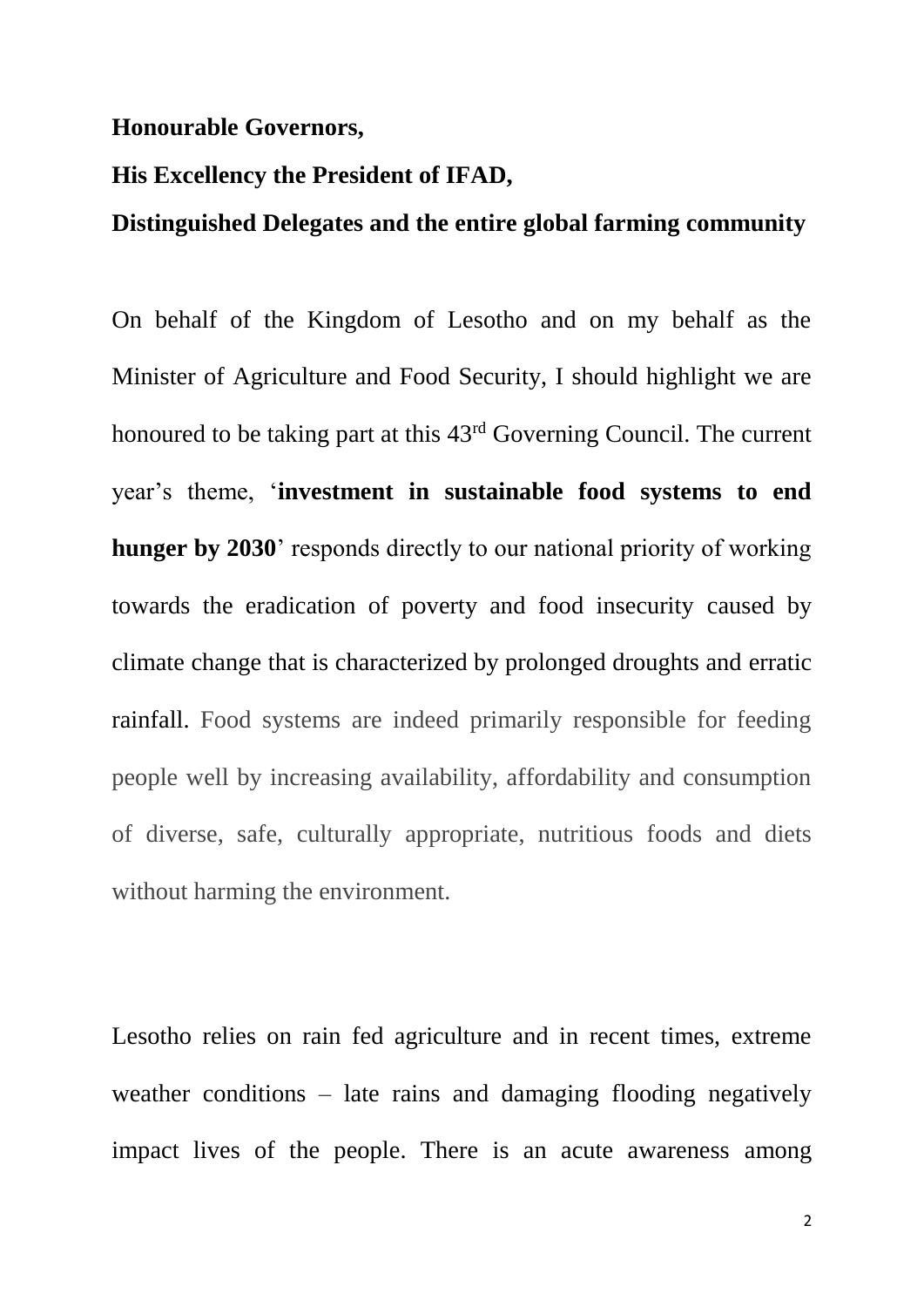stakeholders that climate change is already impacting Basotho and threatening their future hence the need to climate proof farmers' activities. Livelihoods of smallholder producers of livestock are threatened by degradation of the rangelands and the compounding impact of climate change on this fragile environment and this is further worsened by overstocking and poor management of these resources. These call for adaptive measures to reverse the damaged rangelands and require a need to restore the protective cover. All these reiterate and underscore the importance of this year's theme.

## **Excellencies;**

The Government of Lesotho appreciates the assistance provided by IFAD through the award of scholarships under the Lesotho Adaptation for Smallholder Agricultural Production (LASAP) for the benefit of Research and Meteorological services in Lesotho. Further to this, is the demonstrations and trials on maize, sorghum, wheat, beans and potatoes that are but a few endeavours geared towards the fight against increased vulnerability to climate change under SADP, not to mention investments in protected agriculture and innovative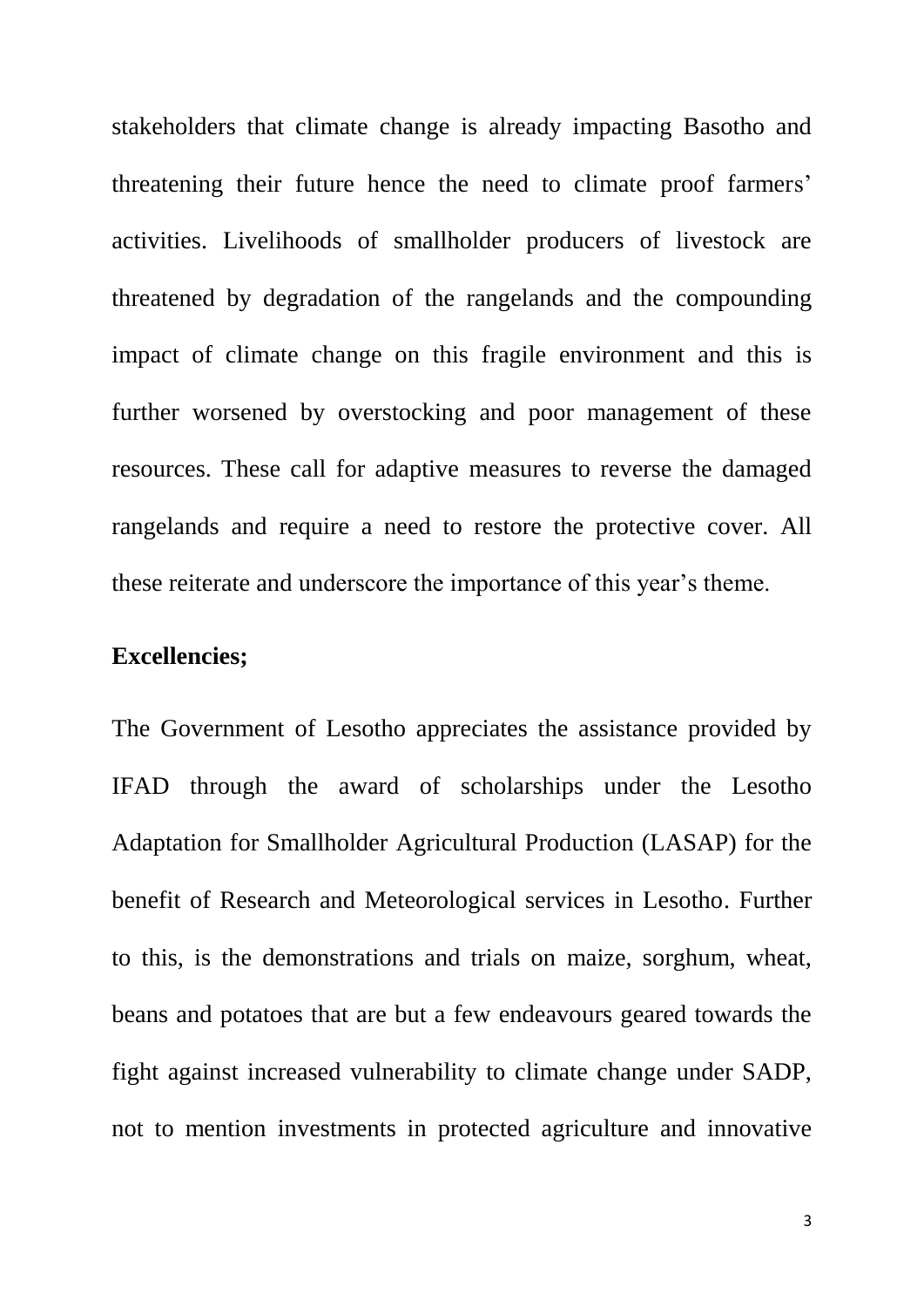husbandry structures in livestock production as well. All these are indicative positive outcomes in the enhancement of lives of Basotho based in the rural area. The upcoming Project impact assessment is expected to support these observations that are anticipated to extend beyond direct beneficiaries and the Project itself.

In the same vein, the Wool and Mohair Promotion Project (WAMPP) puts in the forefront measures aimed at efficiently employing natural resources for today and tomorrow's generations through a variety of interventions, inter-alia trainings and investment in information technology to maintain desired timeless availability of productive rangelands.

## **Distinguished Governors;**

These two Projects (SADP and WAMPP) share similarities in that they are both value chain based, where the latter improves small stock breeds and their management whilst further focusing on enhancing efficiency at the harvesting points. In view of the foregone, one cannot for example overemphasise the importance of shearing sheds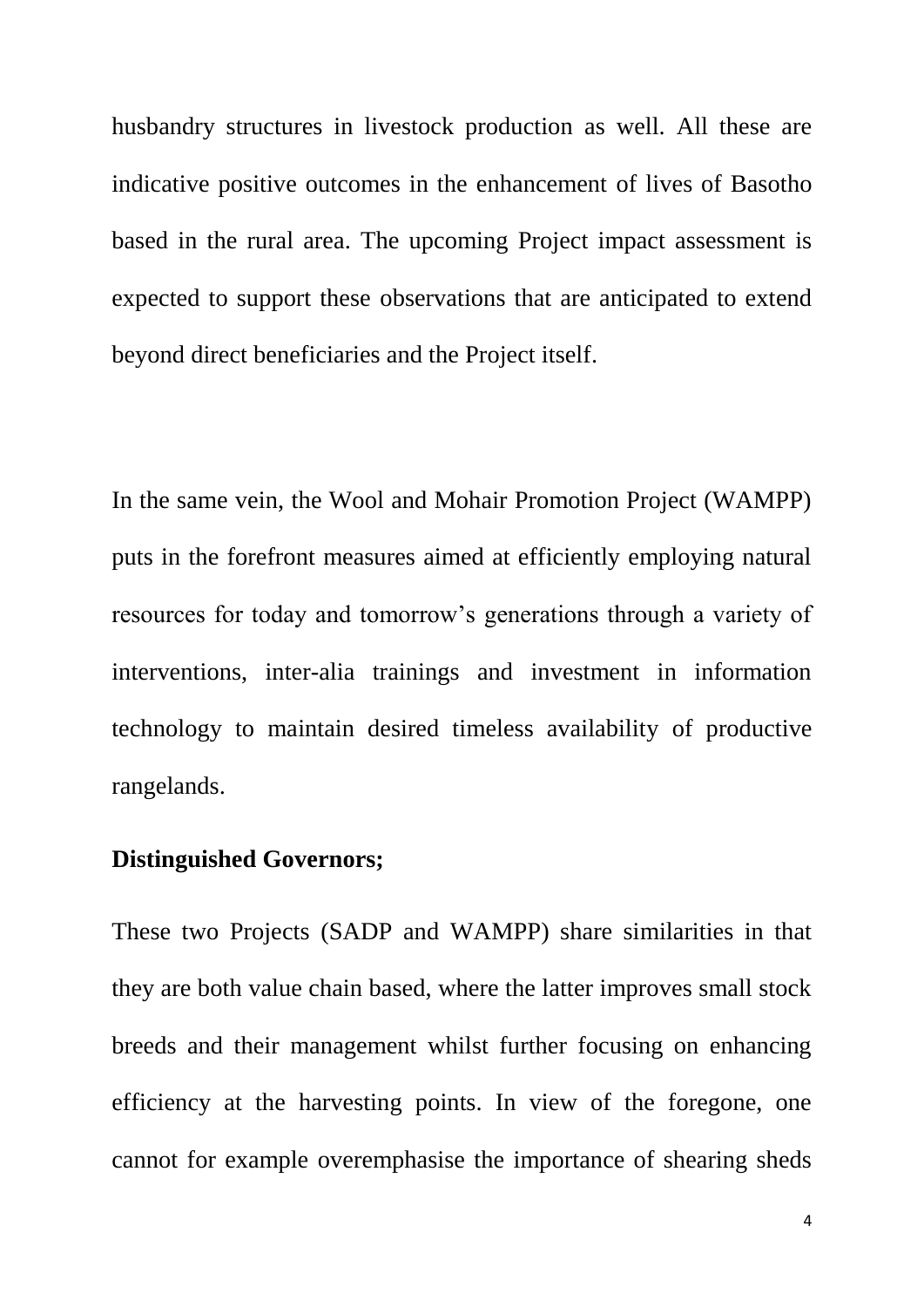as marketing points to the lives of smallholder farmers. All these are highlighted to emphasize the importance of IFAD towards Lesotho's economic development because the rural poor centre their livelihoods on the said resources.

With this year's theme and accompanying discussions focusing on how IFAD's role and experience in supporting sustainable, inclusive, nutritious and efficient food systems in the contribution of SDG 2, I should highlight that approximately 57% of Basotho live below the poverty line, and therefore resulting in rampant food insecurity and an alarming situation of malnutrition characterized by 30% of the population stunted.

In response, the Government of Lesotho has initiated The Nutrition and Home Economics Strategy (NHES) 2020 - 2024 which provides a menu of evidence-based interventions and advocates for increased resources for effective results. Furthermore, the Government of Lesotho is making efforts to raise the profile of nutrition at the